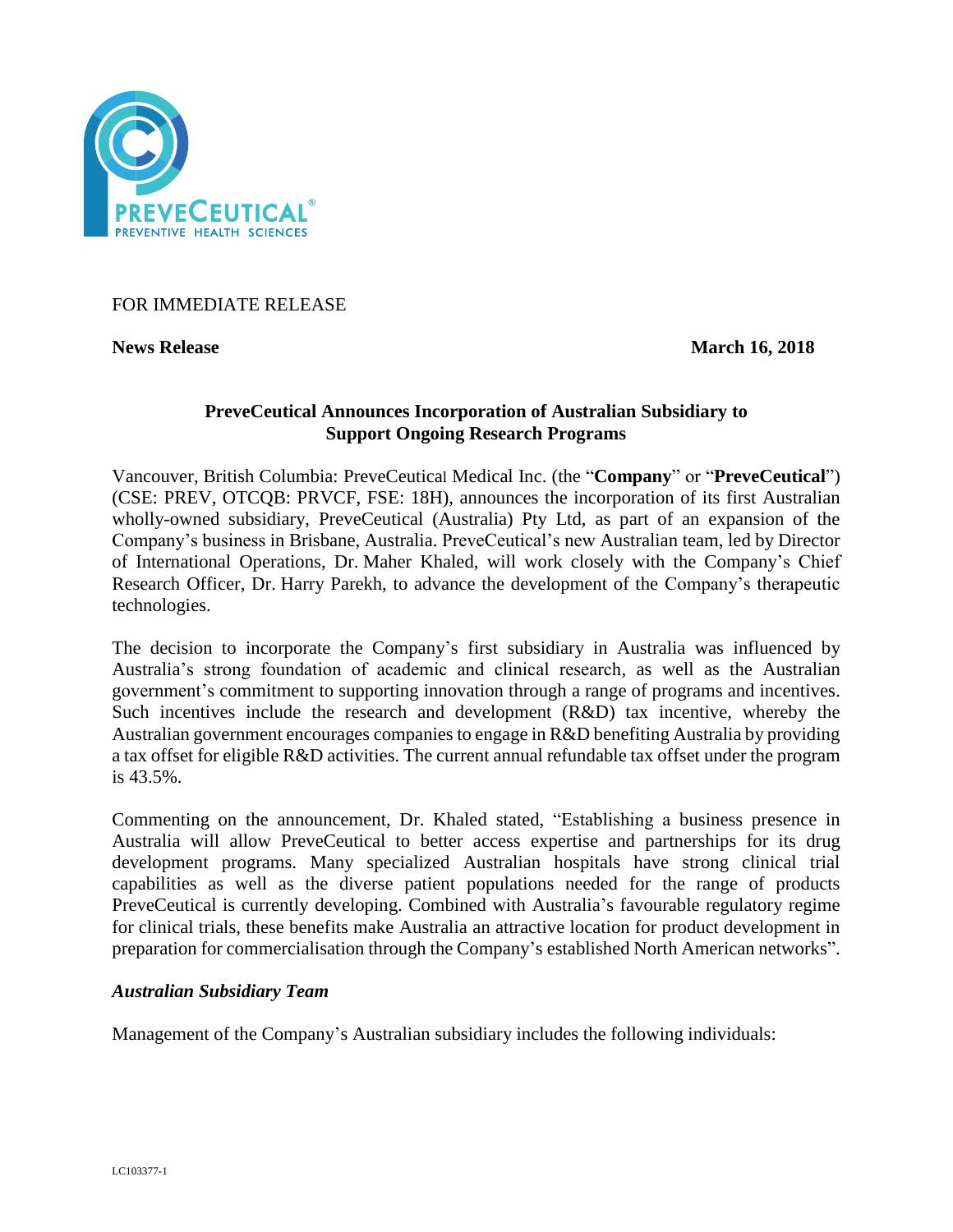## **Stephen Van Deventer – Chairman and Director**

Mr. Van Deventer is an experienced businessman and corporate director. Specialising in international corporate relations and business development over the last twenty-five years, Mr. Van Deventer has focused on launching small to medium-sized companies into the public markets in Canada, the United States and Europe. He has also owned and operated private businesses.

#### **Maher Khaled – PhD, LLB, BSc – Chief Executive Officer, Secretary and Director**

Dr. Khaled has spent over a decade commercializing therapeutic and diagnostic technologies developed at the University of Queensland and the University of Cambridge, United Kingdom, while working at UniQuest Pty Ltd. Prior to his work at UniQuest, Dr. Khaled was an investment manager at Cambridge Enterprise Seed Funds. While at Cambridge, Dr. Khaled directed the investment ofseed capital in start-up companies, and in some of which also held directorships. He also advised pharmaceutical and medical device companies on strategic and operational issues while working at McKinsey & Company's London office. Dr. Khaled holds a PhD in Biotechnology, as well as a Bachelor of Laws (LLB) and a BSc in Biomedical Science, all from the University of Queensland. Dr. Khaled is an admitted solicitor of the Supreme Court of Queensland**.**

#### **Kimberly Van Deventer – Director**

Ms. Van Deventer is an entrepreneur with a successful track record of accomplishment that she has brought to PreveCeutical. Motivated and determined, she was ranked the third highest grossing female business owner in British Columbia, Canada in 2009. Ms. Van Deventer is a driving force behind PreveCeutical and unwavering in her commitment to raising awareness about health and disease prevention.

## **Shabira Rajan, MBA, CPA, CGA – Chief Financial Officer**

Ms. Rajan is a senior financial executive with over 20 years of experience, leading the financial discipline for successful businesses in both private and public sectors. She has a track record of providing leadership for strategic value creation and continuous improvement, as well as providing effective direction to organisations on issues relating to corporate governance, financial oversight and risk management. One of her past leadership roles was that of Director of Finance at Canada Line Rapid Transit Inc., which planned and constructed a \$2 billion rapid transit system in metro-Vancouver, on time and within budget.

#### *About PreveCeutical*

PreveCeutical is a health sciences company that develops innovative options for preventive and curative therapies utilizing organic and nature identical products.

PreveCeutical aims to be a leader in preventive health sciences and currently has five research and development programs, including: dual gene therapy for curative and prevention therapies for diabetes and obesity; the Sol-gel Program; Nature Identical™ peptides for treatment of various ailments; non-addictive analgesic peptides as a replacement to the highly addictive analgesics such as morphine, fentanyl and oxycodone; and a therapeutic product for treating athletes who suffer from concussions (mild traumatic brain injury).